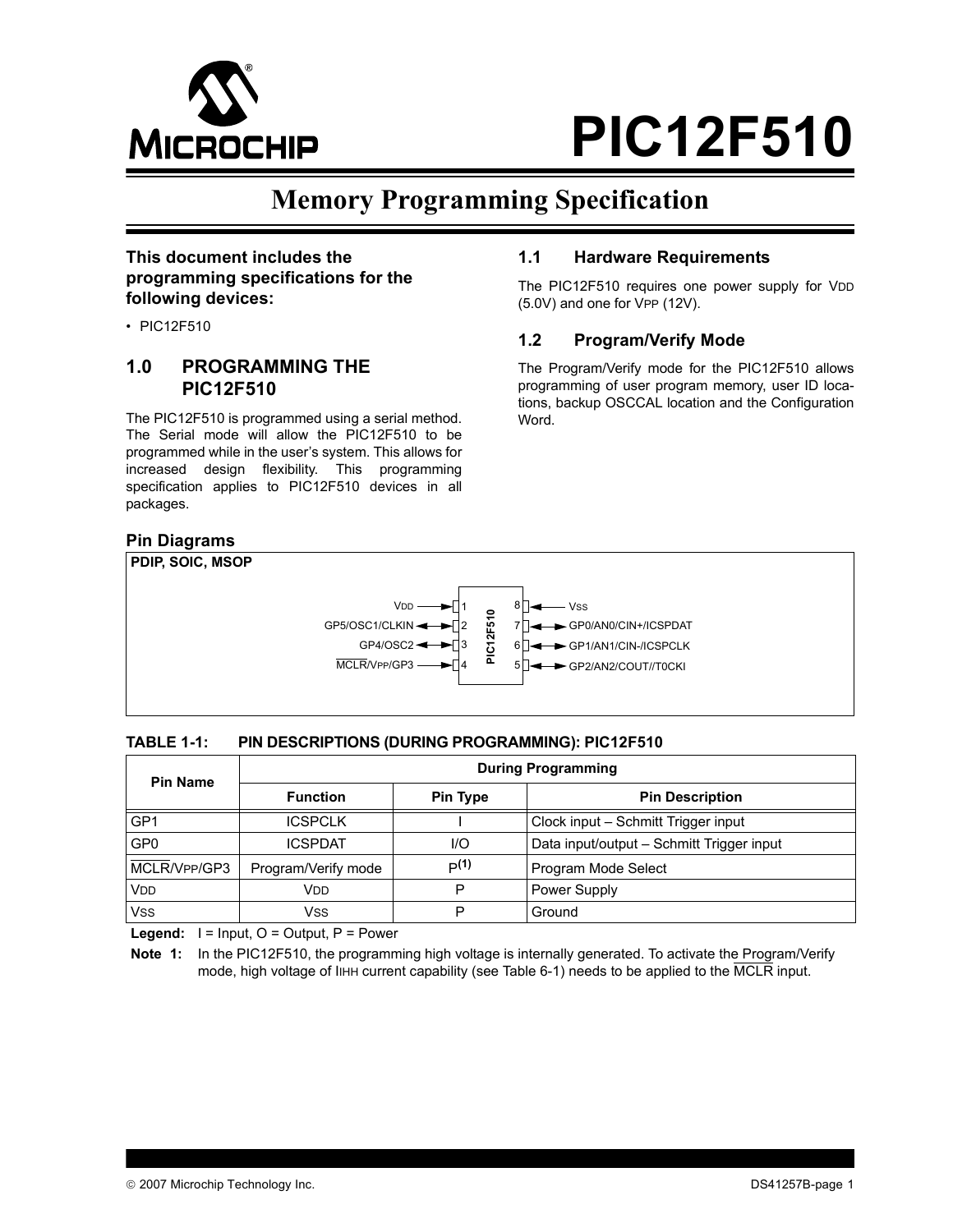## **2.0 MEMORY MAPPING**

## **2.1 User Program Memory Map**

The user memory space extends from (0x000-0x3FF) on the PIC12F510. In Program/Verify mode, the program memory space extends from (0x000-0x7FF) for the PIC12F510. The first half, (0x000-0x3FF), is user program memory. The second half, (0x400-0x7FF), is configuration memory. The PC will increment from (0x000-0x3FF) then to 0x400, (not to 0x000).

In the configuration memory space, 0x400-0x43F are physically implemented. However, only locations 0x400-0x403 are available. Other locations are reserved.

## **2.2 User ID Locations**

A user may store identification information (ID) in four user ID locations. The user ID locations are mapped in [0x400:0x403]. It is recommended that the user use only the four Least Significant bits (LSb) of each user ID location. The user ID locations read out normally, even after code protection is enabled. It is recommended that user ID locations are written as  $'xxxx$ xxxx bbbb' where 'bbbb' is user ID information.

The 12 bits may be programmed, but only the four LSbs are displayed by MPLAB<sup>®</sup> IDE. The xxxx's are "don't care" bits and are not read by MPLAB IDE.

## **2.3 Configuration Word**

The Configuration Word is physically located at 0x7FF. It is only available upon Program mode entry. Once an Increment Address command is issued, the Configuration Word is no longer accessible, regardless of the address of the program counter.

**Note:** By convention, the Configuration Word is stored at the logical address location of 0xFFF within the hex file generated for the PIC12F510. This logical address location may not reflect the actual physical address for the part itself. It is the responsibility of the programming software to retrieve the Configuration Word from the logical address within the hex file and granulate the address to the proper physical location when programming.

### **FIGURE 2-1: PIC12F510 PROGRAM MEMORY MAP**



## **2.4 Oscillator Calibration Bits**

The oscillator calibration bits are stored at the Reset vector as the operand of a MOVLW instruction. Programming interfaces must allow users to program the calibration bits themselves for custom trimming of the INTOSC. Capability for programming the calibration bits when programming the entire memory array must also be maintained for backwards compatibility.

## **2.5 Backup OSCCAL Value**

The backup OSCCAL value, 0x404, is a factory location where the OSCCAL value is stored during testing of the INTOSC. This location is not erased during a standard Bulk Erase, but is erased if the PC is moved into configuration memory prior to invoking a Bulk Erase. If this value is erased, it is the user's responsibility to rewrite it back to this location for future use.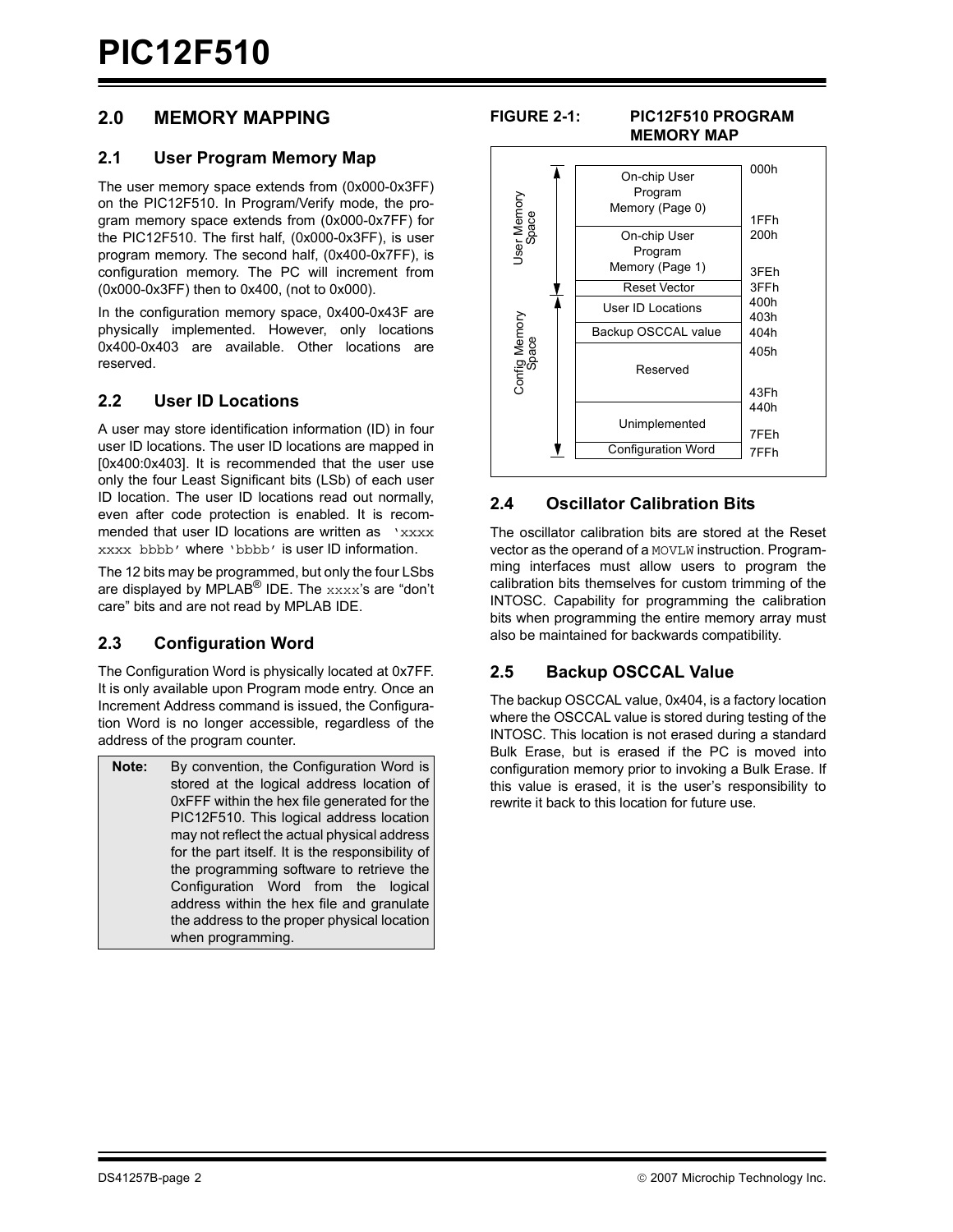## **3.0 COMMANDS AND ALGORITHMS**

## **3.1 Program/Verify Mode**

The Program/Verify mode is entered by holding pins ICSPCLK and ICSPDAT low while raising VDD pin from VIL to VDD. Then raise VPP from VIL to VIHH. Once in this mode, the user program memory and configuration memory can be accessed and programmed in serial fashion. Clock and data are Schmitt Trigger input in this mode.

The sequence that enters the device into the Programming/Verify mode places all other logic into the Reset state (the MCLR pin was initially at VIL). This means that all I/O are in the Reset state (high-impedance inputs).

### 3.1.1 PROGRAMMING

The programming sequence loads a word, programs, verifies and finally increments the PC.

Program/Verify mode entry will set the address to 0x7FF. The Increment Address command will increment the PC. The available commands are shown in [Table 3-1](#page-2-0).

### <span id="page-2-1"></span>**FIGURE 3-1: ENTERING HIGH VOLTAGE PROGRAM/ VERIFY MODE**



## 3.1.2 SERIAL PROGRAM/VERIFY **OPERATION**

The ICSPCLK pin is used for clock input and the ICSPDAT pin is used for data input/output during serial operation. To input a command, the clock pin is cycled six times. Each command bit is latched on the falling edge of the clock with the LSb of the command being input first. The data must adhere to the setup (TSET1) and hold (THLD1) times with respect to the falling edge of the clock (see [Table 6-1\)](#page-16-0).

Commands that do not have data associated with them are required to wait a minimum of TDLY2 measured from the falling edge of the last command clock to the rising edge of the next command clock (see [Table 6-1](#page-16-0)). Commands that do have data associated with them (Read and Load) are also required to wait TDLY2 between the command and the data segment measured from the falling edge of the last command clock to the rising edge of the first data clock. The data segment, consisting of 16 clock cycles, can begin after this delay.

**Note:** After every End Programming command, a delay of TDIS is required.

The first and last clock pulses during the data segment correspond to the Start and Stop bits, respectively. Input data is a "don't care" during the Start and Stop cycles. The 14 clock pulses between the Start and Stop cycles clock the 14 bits of input/output data. Data is transferred LSb first.

During Read commands, in which the data is output from the PIC12F510, the ICSPDAT pin transitions from the high-impedance input state to the low-impedance output state at the rising edge of the second data clock (first clock edge after the Start cycle). The ICSPDAT pin returns to the high-impedance state at the rising edge of the 16th data clock (first edge of the Stop cycle). See [Figure 3-3.](#page-3-0)

The commands that are available are described in [Table 3-1.](#page-2-0)

## <span id="page-2-0"></span>**TABLE 3-1: COMMAND MAPPING FOR PIC12F510**

| Command                          |             |             | Mapping (MSb  LSb) | Data     |          |   |                         |
|----------------------------------|-------------|-------------|--------------------|----------|----------|---|-------------------------|
| Load Data for Program Memory     | X           | x           | 0                  | 0        |          |   | 0, data (14), 0         |
| Read Data from Program Memory    | $\mathbf x$ | X           | $\Omega$           |          | 0        | 0 | 0, data $(14)$ , 0      |
| Increment Address                | $\mathbf x$ | $\mathbf x$ | 0                  |          |          |   |                         |
| Begin Programming                | $\mathbf x$ | X           |                    | $\Omega$ | $\Omega$ |   | <b>Externally Timed</b> |
| End Programming                  | X           | $\mathbf x$ |                    |          |          | 0 |                         |
| <b>Bulk Erase Program Memory</b> | х           | x           |                    | 0        |          |   | Internally Timed        |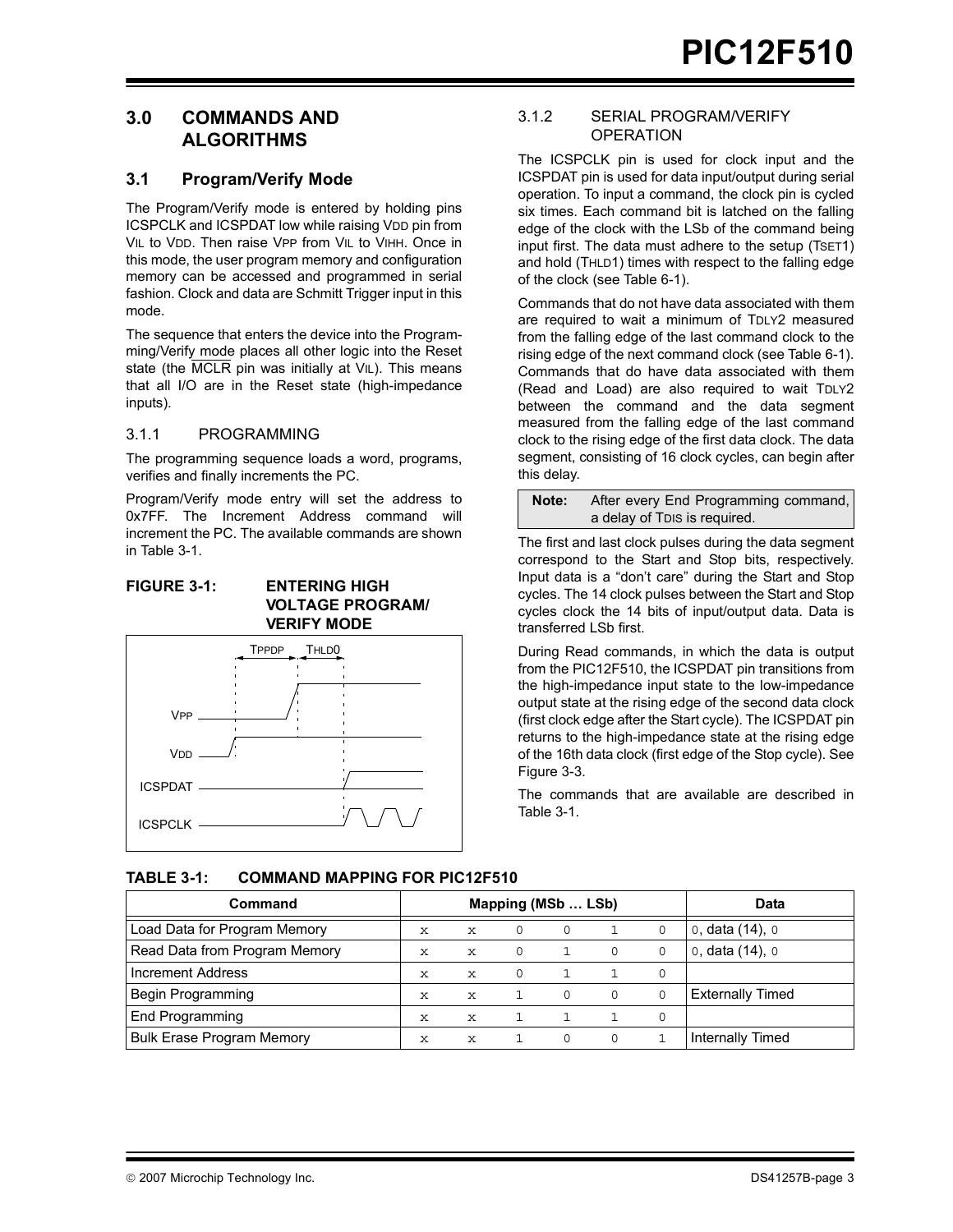### 3.1.2.1 Load Data For Program Memory

After receiving this command, the chip will load in a 14-bit "data word" when 16 cycles are applied, as described previously. Because this is a 12-bit core, the two MSbs of the data word are ignored. A timing diagram for the Load Data command is shown in [Figure 3-1.](#page-2-1)





### 3.1.2.2 Read Data From Program Memory

After receiving this command, the chip will transmit data bits out of the program memory (user or configuration) currently addressed, starting with the second rising edge of the clock input. The data pin will go into Output mode on the second rising clock edge, and it will revert to Input mode (high-impedance) after the 16th rising edge. Because this is a 12-bit core, the two MSbs of the 14-bit word will be read as '0's.

If the program memory is code-protected  $(\overline{CP} = 0)$ , portions of the program memory will be read as zeros. See **[Section 5.0 "Code Protection"](#page-14-0)** for details.

### <span id="page-3-0"></span>**FIGURE 3-3: READ DATA FROM PROGRAM MEMORY COMMAND**

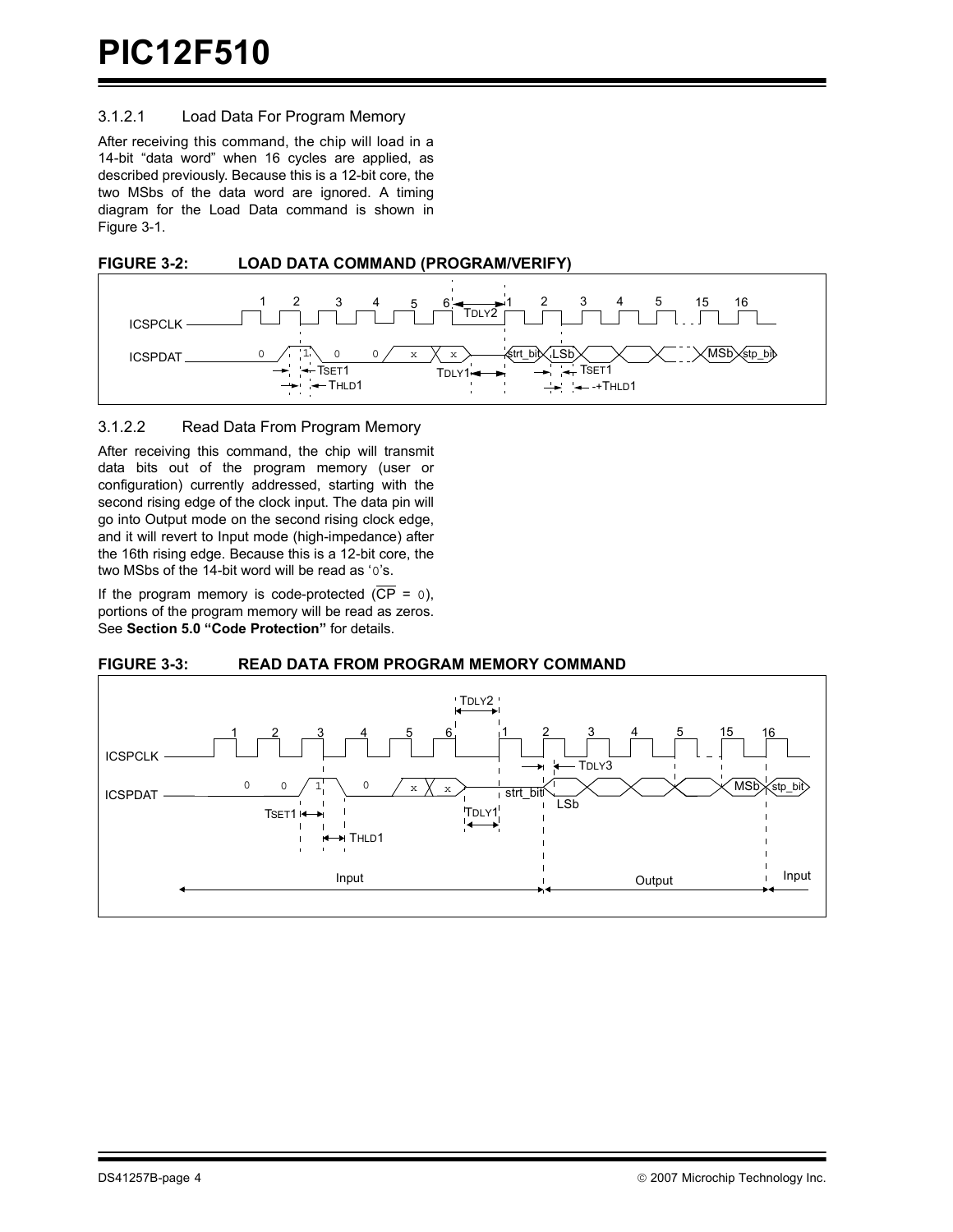### 3.1.2.3 Increment Address

The PC is incremented when this command is received. A timing diagram of this command is shown in [Figure 3-4](#page-4-0).

It is not possible to decrement the address counter. To reset this counter, the user must either exit and re-enter Program/Verify mode or increment the PC from 0x7FF to 0x000.

<span id="page-4-0"></span>



### 3.1.2.4 Begin Programming (Externally Timed)

A Load command must be given before every Begin Programming command**.** Programming will begin after this command is received and decoded. Programming requires (TPROG) time and is terminated using an End Programming command. This command programs the current location, no erase is performed.

## **FIGURE 3-5: BEGIN PROGRAMMING (EXTERNALLY TIMED)**

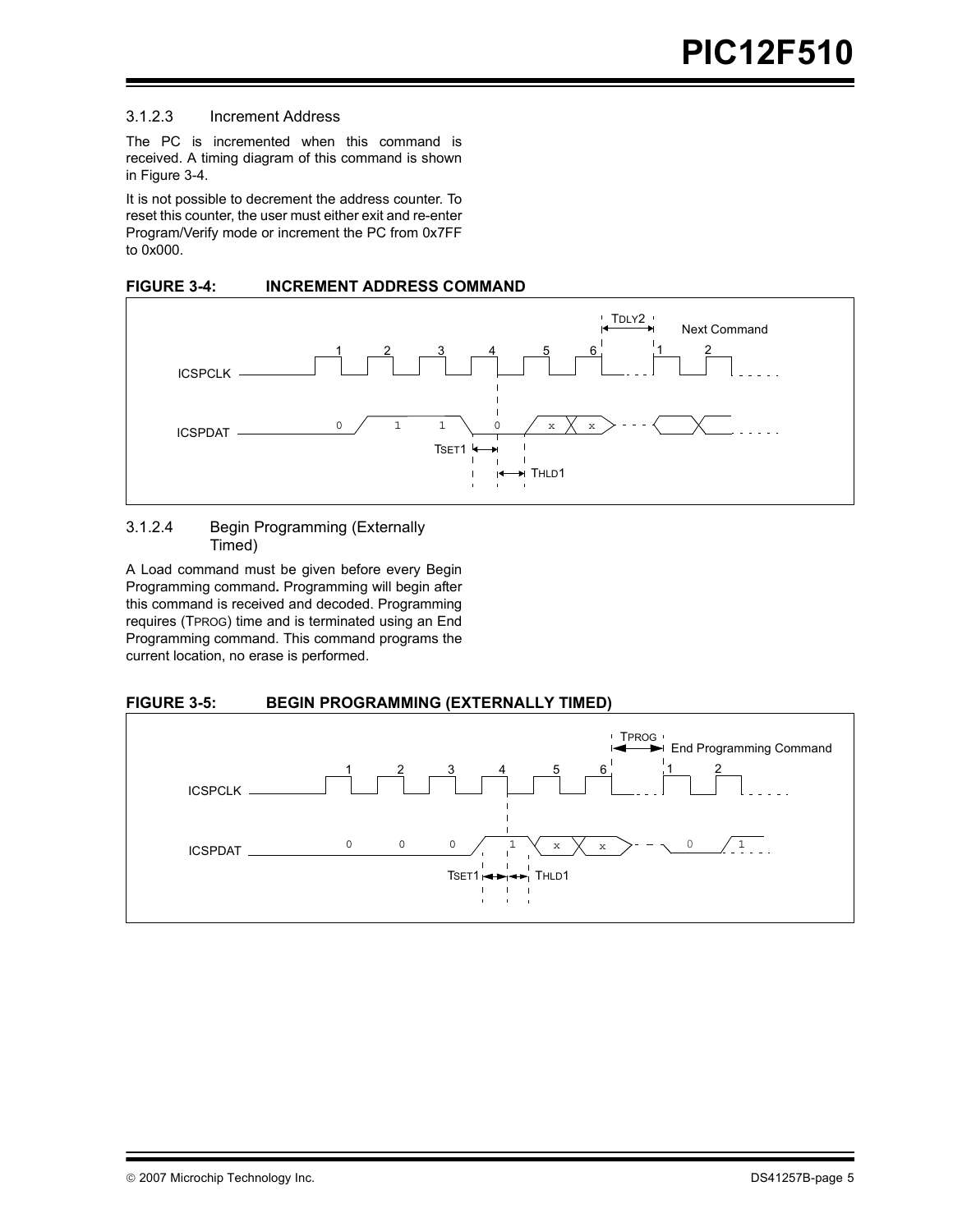### 3.1.2.5 End Programming

The End Programming command terminates the program process. A delay of TDIS (see [Table 6-1](#page-16-0)) is required before the next command to allow the internal programming voltage to discharge (see [Figure 3-6](#page-5-0)).

<span id="page-5-0"></span>



### 3.1.2.6 Bulk Erase Program Memory

After this command is performed, the entire program memory and Configuration Word is erased.

| <b>Note 1:</b> A fully erased part will read '1's in every |
|------------------------------------------------------------|
| program memory location.                                   |

**2:** The oscillator calibration bits are erased if a Bulk Erase is invoked. They must be read and saved prior to erasing the device and restored during the programming operation. Oscillator calibration bits are stored at the Reset vector as the operand of a MOVLW instruction.

To perform a Bulk Erase of the program memory and configuration fuses, the following sequence must be performed (see [Figure 3-12](#page-11-0)).

- 1. Read and save 0x3FF oscillator calibration bits and 0x404 backup OSCCAL bits into computer/ programmer temporary memory.
- 2. Enter Program/Verify mode. PC is set to Configuration Word address.
- 3. Perform a Bulk Erase Program Memory command.
- 4. Wait TERA to complete Bulk Erase.
- 5. Restore OSCCAL bits.

To perform a full device Bulk Erase of the program memory, configuration fuses, user IDs and backup OSCCAL, the following sequence must be performed (see [Figure 3-13\)](#page-12-0).

- 1. Read and save 0x3FF oscillator calibration bits and 0x404 backup OSCCAL bits into computer/ programmer temporary memory.
- 2. Enter Program/Verify mode.
- 3. Increment PC to 0x400 (first user ID location).
- 4. Perform a Bulk Erase command.
- 5. Wait TERA to complete Bulk Erase.
- 6. Restore OSCCAL bits.
- 7. Restore backup OSCCAL bits.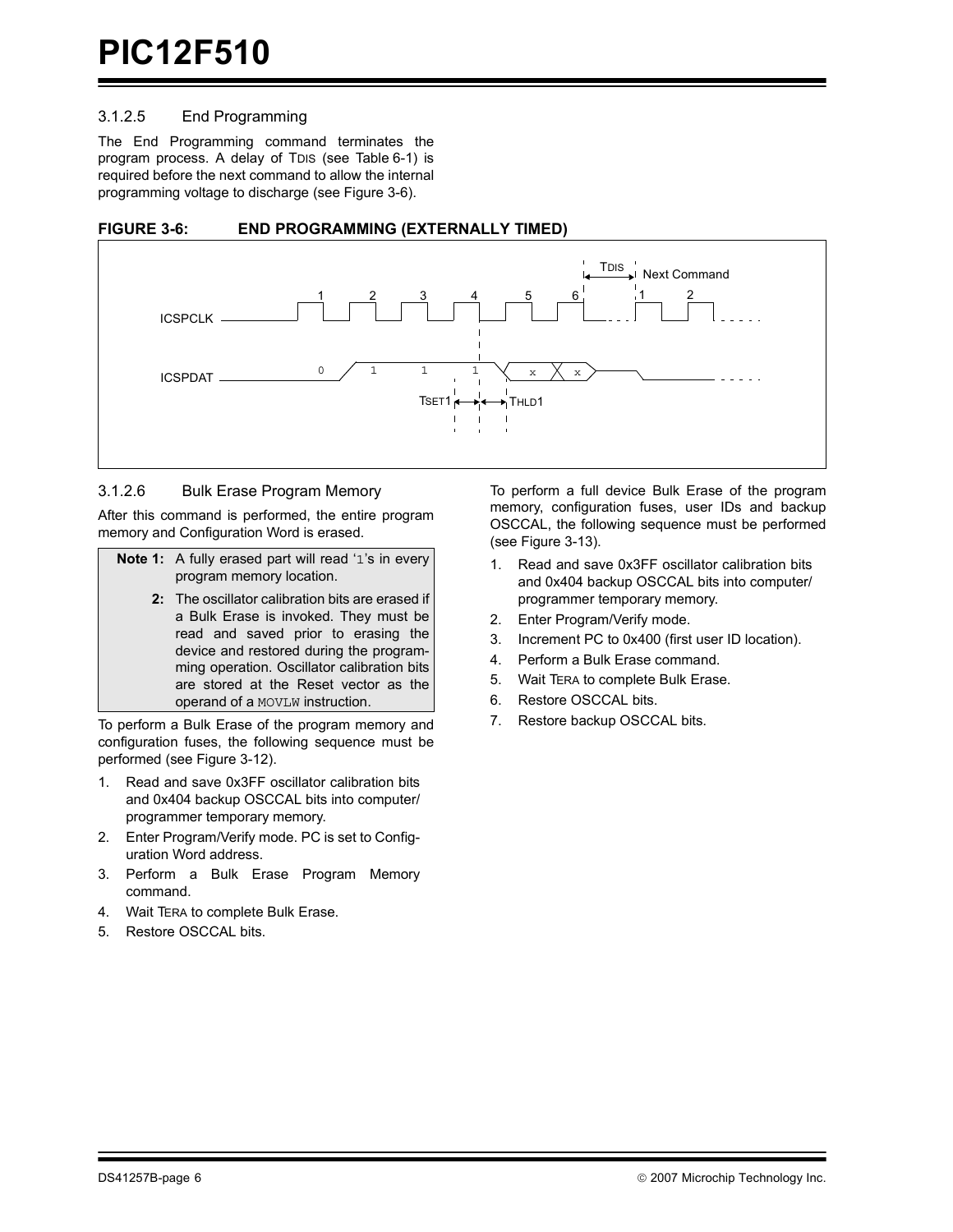### **TABLE 3-2: BULK ERASE RESULTS**

|                                               | <b>Program Memory Space</b> |                     | <b>Configuration Memory Space</b> |         |                                |  |
|-----------------------------------------------|-----------------------------|---------------------|-----------------------------------|---------|--------------------------------|--|
| $PC =$                                        | <b>Program Memory</b>       | <b>Reset Vector</b> | Configuration<br>Word             | User ID | <b>Backup</b><br><b>OSCCAL</b> |  |
| Configuration Word or<br>Program Memory Space |                             | E                   |                                   |         |                                |  |
| First User ID Location                        |                             |                     |                                   |         |                                |  |

Legend: E = Erased, U = Unaffected

## **FIGURE 3-7: BULK ERASE PROGRAM MEMORY COMMAND**

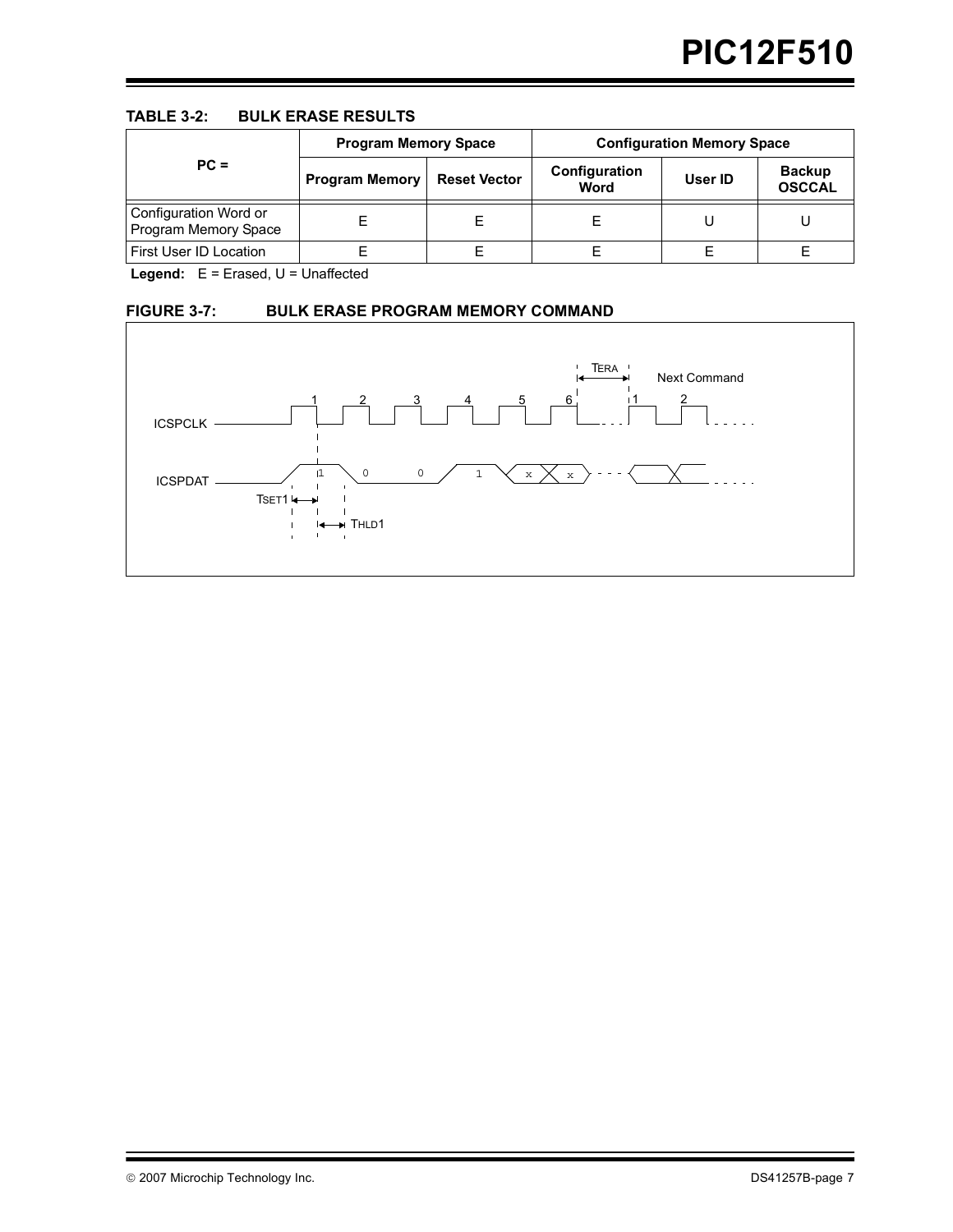<span id="page-7-0"></span>

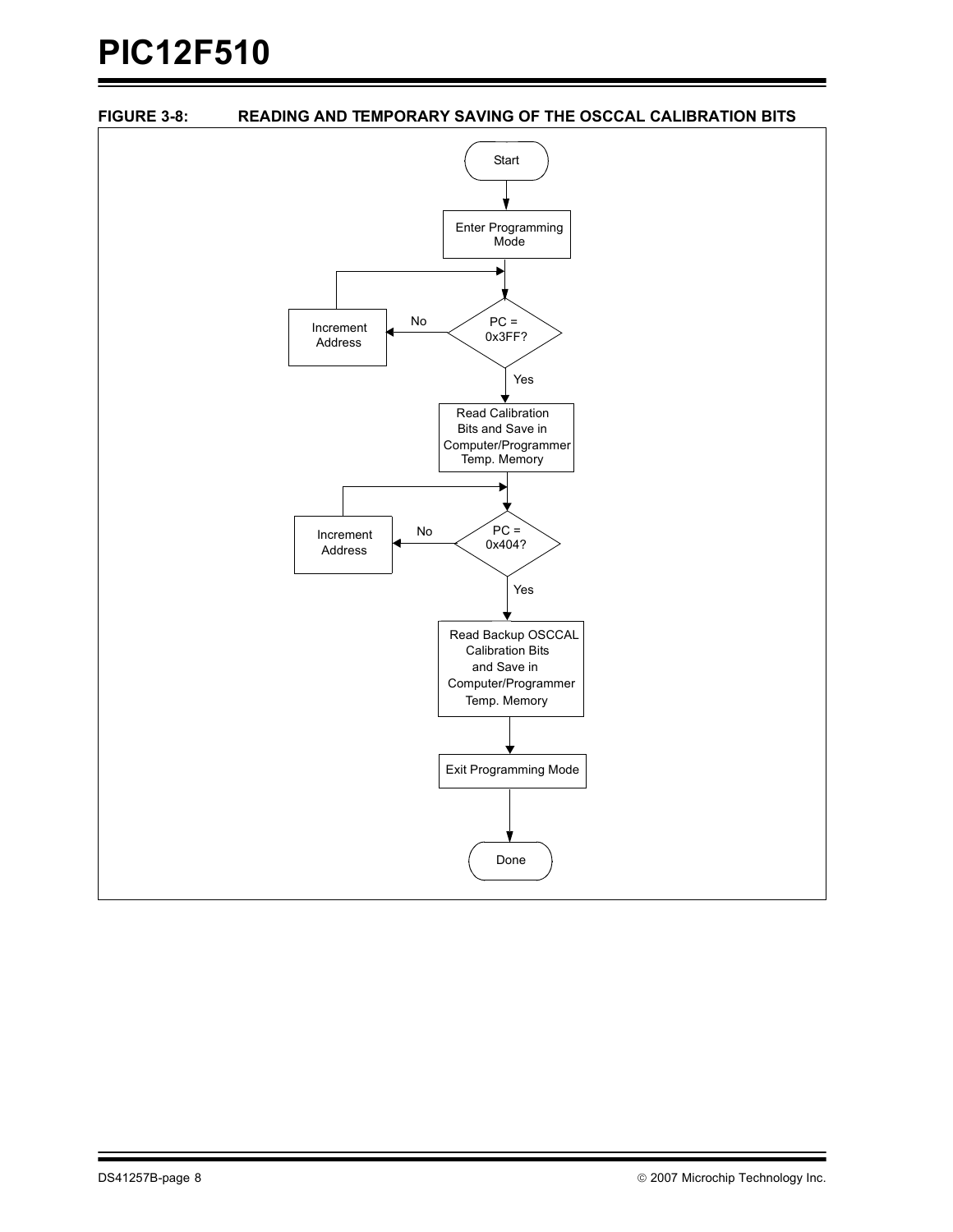<span id="page-8-0"></span>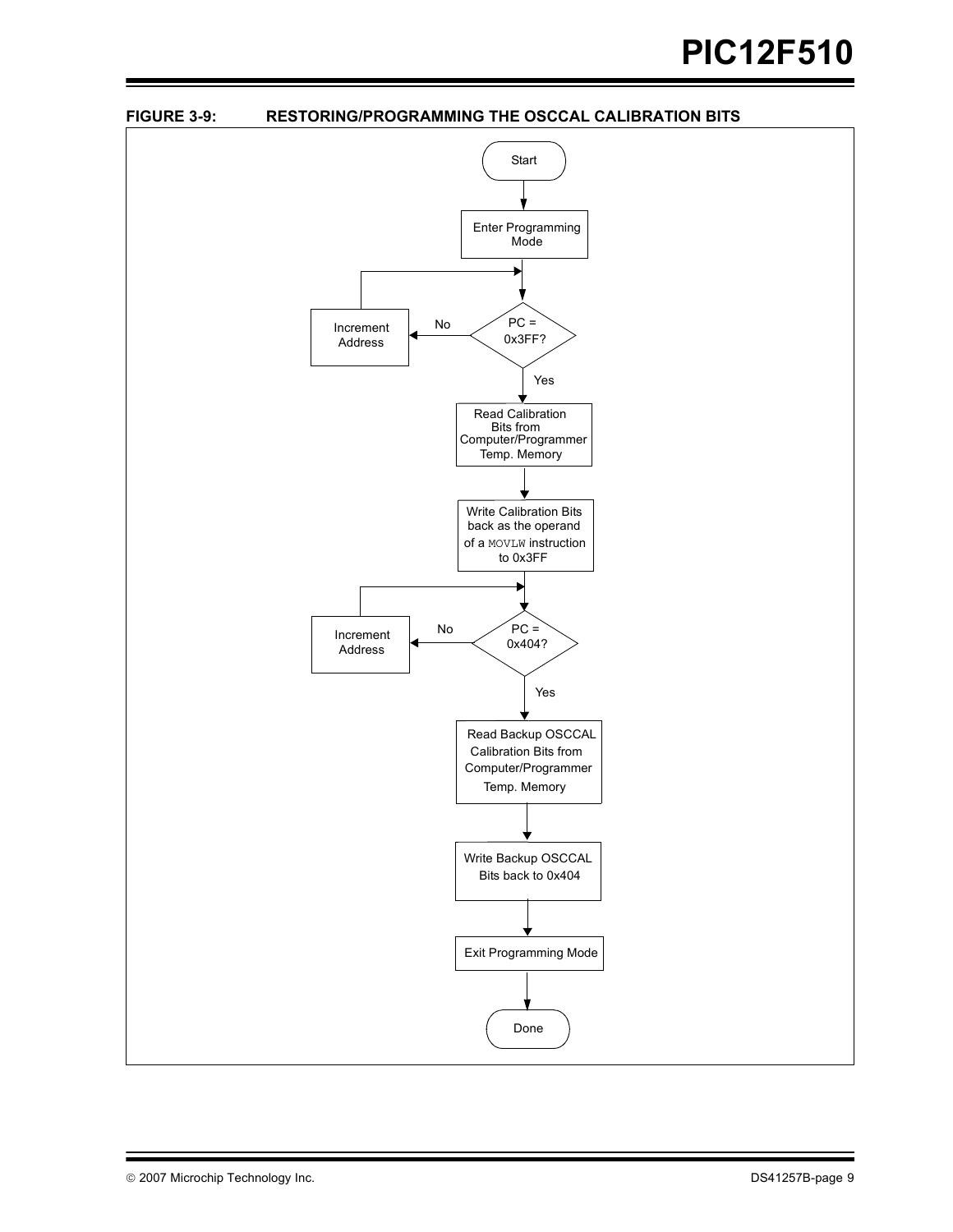<span id="page-9-0"></span>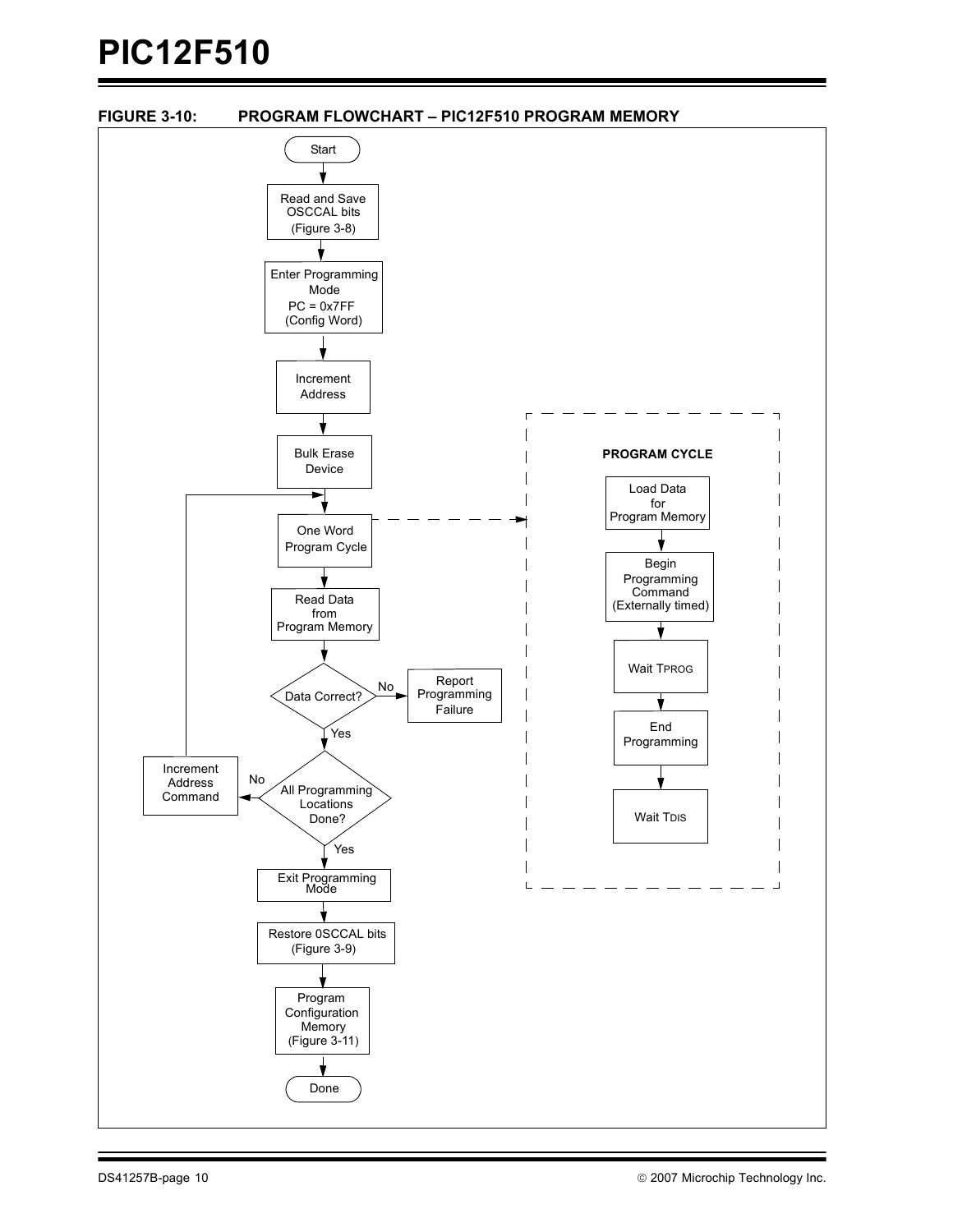<span id="page-10-0"></span>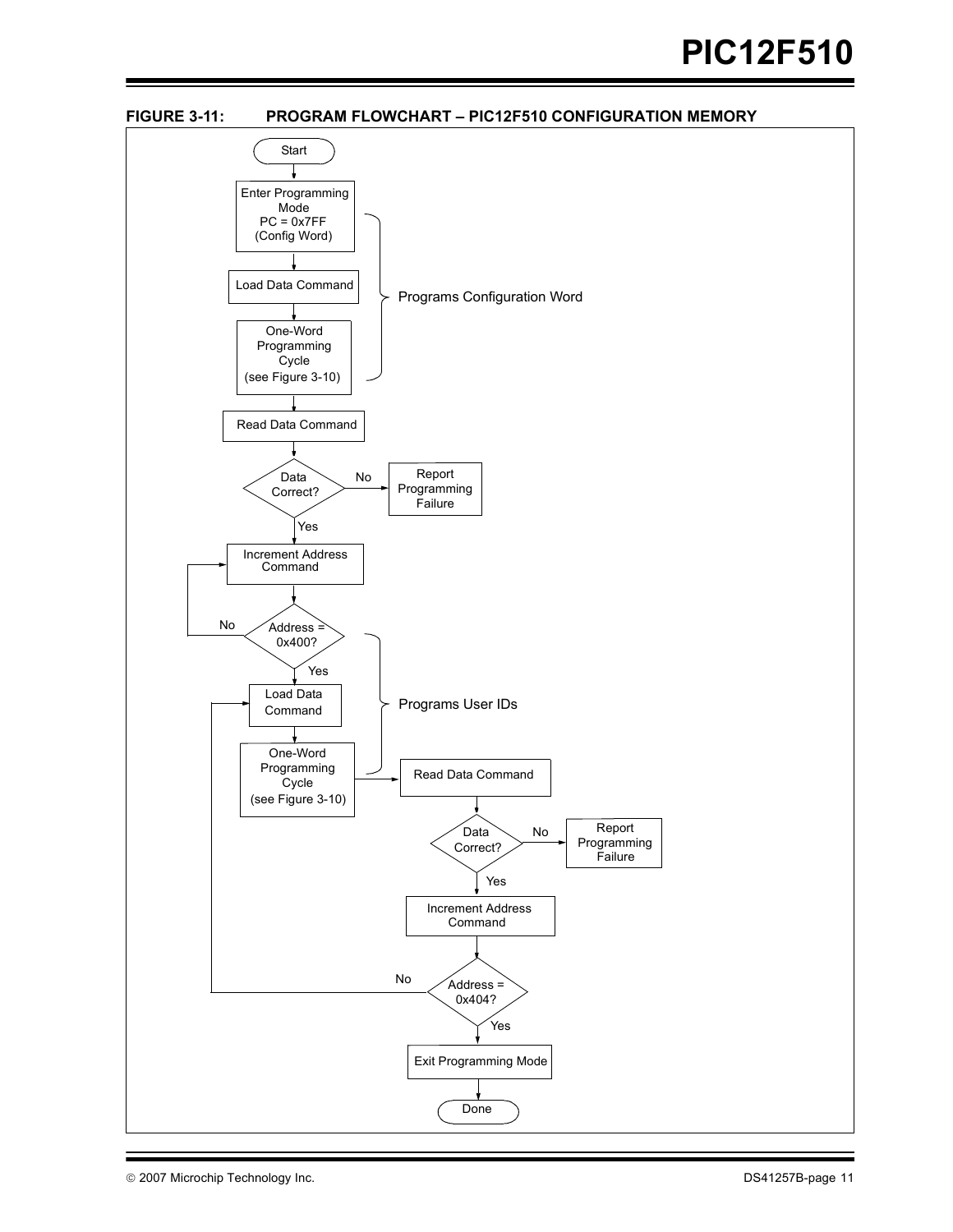### <span id="page-11-0"></span>**FIGURE 3-12: PROGRAM FLOWCHART – ERASE PROGRAM MEMORY, CONFIGURATION WORD**

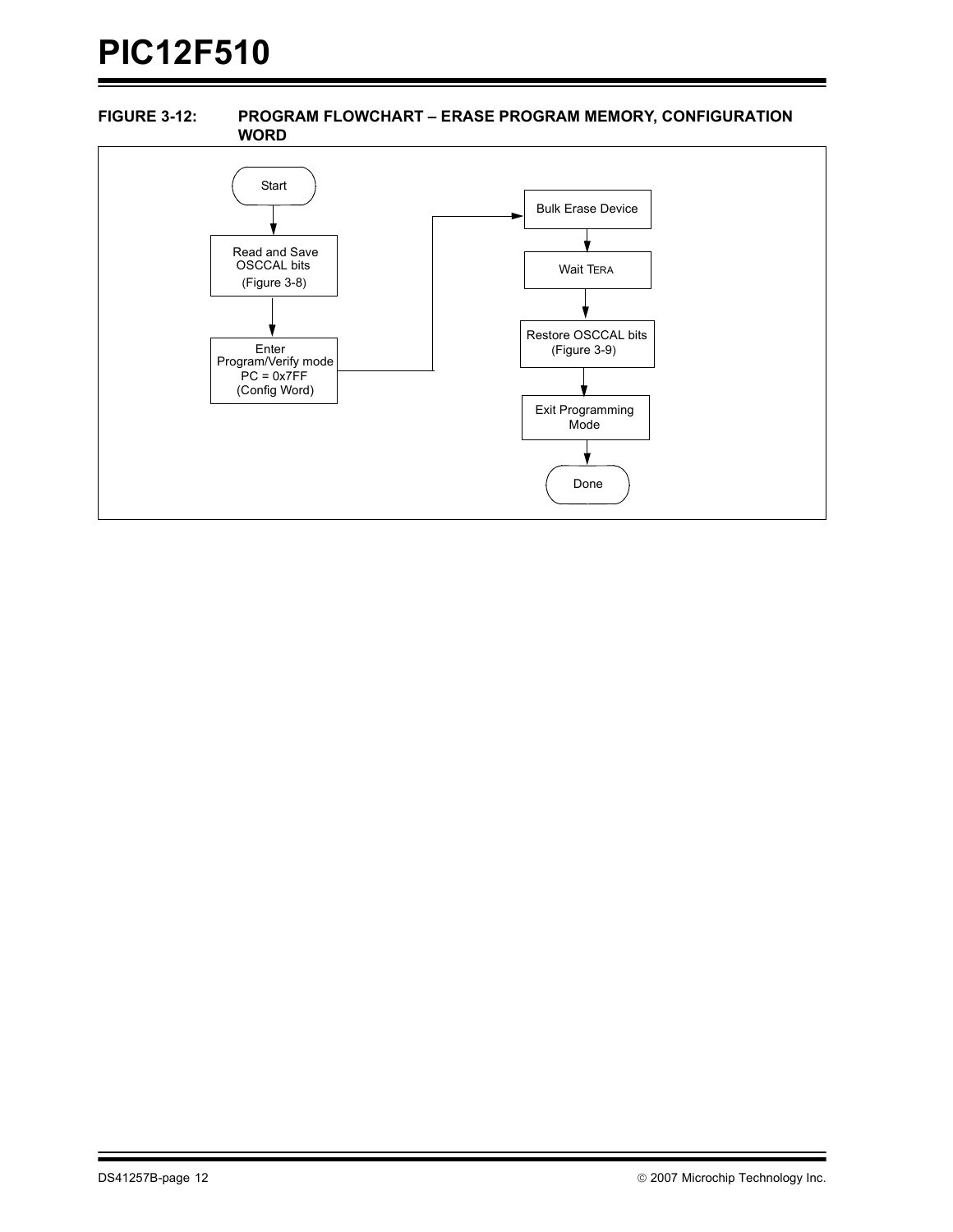### <span id="page-12-0"></span>**FIGURE 3-13: PROGRAM FLOWCHART – ERASE PROGRAM MEMORY, CONFIGURATION WORD AND USER ID**

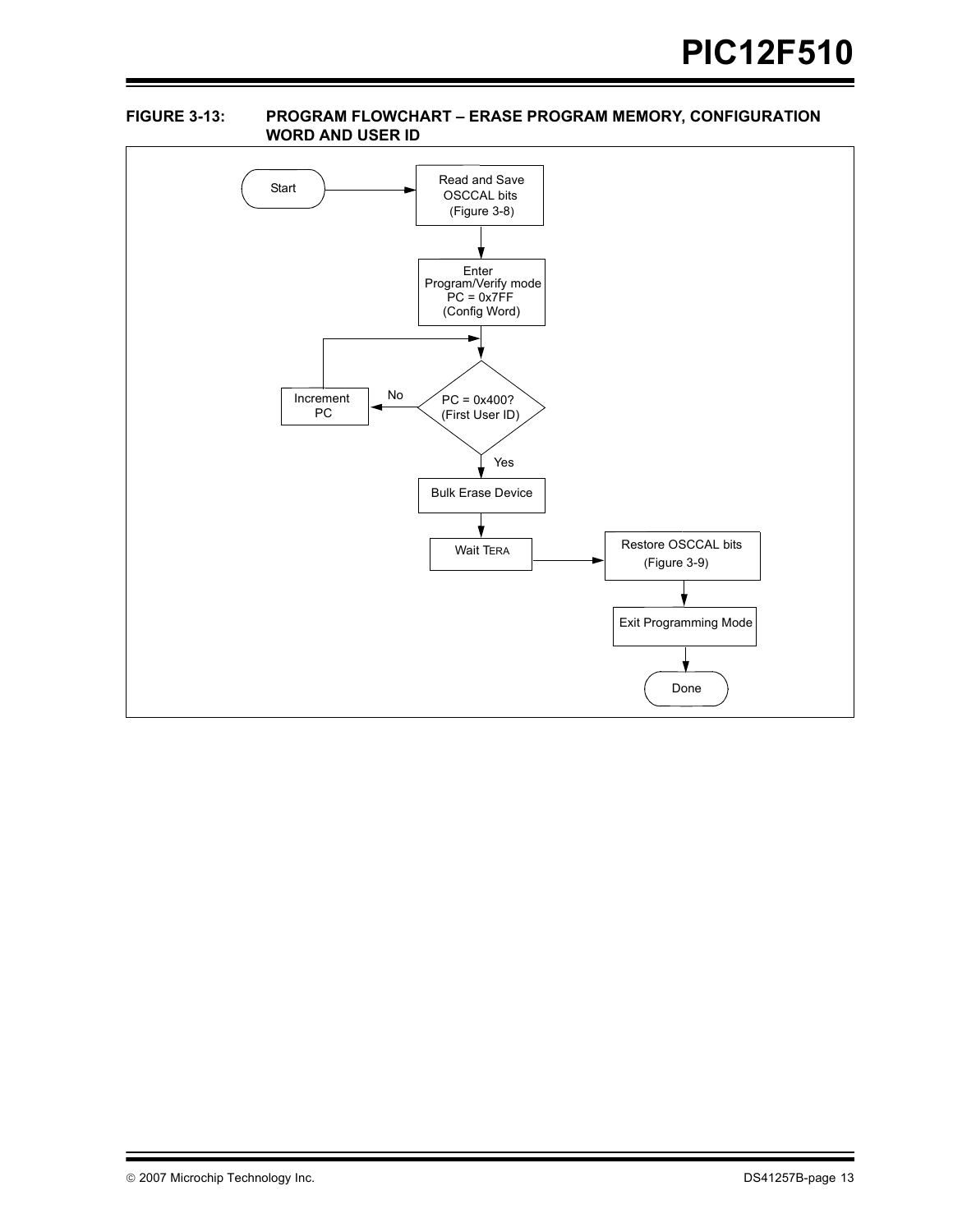## **4.0 CONFIGURATION WORD**

The PIC12F510 has several Configuration bits. These bits can be programmed (reads '0') or left unchanged (reads '1'), to select various device configurations.

### **REGISTER 4-1: CONFIGURATION WORD – PIC12F510**

|        | $-$ | __ | $-$ | $\overline{\phantom{a}}$ | <b>IOSCFS</b> | <b>MCLRE</b> | СP | <b>WDTE</b> | FOSC <sub>1</sub> | FOSC <sub>0</sub> |
|--------|-----|----|-----|--------------------------|---------------|--------------|----|-------------|-------------------|-------------------|
| bit 11 |     |    |     |                          |               |              |    |             |                   | bit r             |

| Legend:                  |                                                                    |                                                         |                                      |                             |  |  |  |  |
|--------------------------|--------------------------------------------------------------------|---------------------------------------------------------|--------------------------------------|-----------------------------|--|--|--|--|
| $R = Readable bit$       |                                                                    | $W = Writeble$ bit                                      | $U =$ Unimplemented bit, read as '0' |                             |  |  |  |  |
|                          | $-n =$ Value at POR                                                | $'1'$ = Bit is set                                      | $0'$ = Bit is cleared                | $x = \text{Bit}$ is unknown |  |  |  |  |
|                          |                                                                    |                                                         |                                      |                             |  |  |  |  |
| bit 11-6                 | Unimplemented: Read as '1'                                         |                                                         |                                      |                             |  |  |  |  |
| bit 5                    |                                                                    | <b>IOSCFS:</b> Internal Oscillator Frequency Select bit |                                      |                             |  |  |  |  |
|                          | $1 = 8$ MHz INTOSC Speed                                           |                                                         |                                      |                             |  |  |  |  |
|                          | $0 = 4$ MHz INTOSC Speed                                           |                                                         |                                      |                             |  |  |  |  |
| bit 4                    | <b>MCLRE:</b> Master Clear Enable bit                              |                                                         |                                      |                             |  |  |  |  |
|                          |                                                                    | 1 = MCLR/VPP/GP3 pin functions as MCLR                  |                                      |                             |  |  |  |  |
|                          | 0 = MCLR/VPP/GP3 pin functions as GP3, MCLR internally tied to VDD |                                                         |                                      |                             |  |  |  |  |
| bit 3                    | <b>CP:</b> Code Protection bit                                     |                                                         |                                      |                             |  |  |  |  |
|                          | $1 =$ Code protection off                                          |                                                         |                                      |                             |  |  |  |  |
| $0 =$ Code protection on |                                                                    |                                                         |                                      |                             |  |  |  |  |

- bit 2 **WDTE:** Watchdog Timer Enable bit
	- $1 = WDT$  enabled
	- $0 = WDT$  disabled

#### bit 1-0 **FOSC1:FOSC0:** Oscillator Selection bits

- 00 = LP oscillator
- 01 = XT oscillator
- 10 = INTOSC
- 11 = EXTRC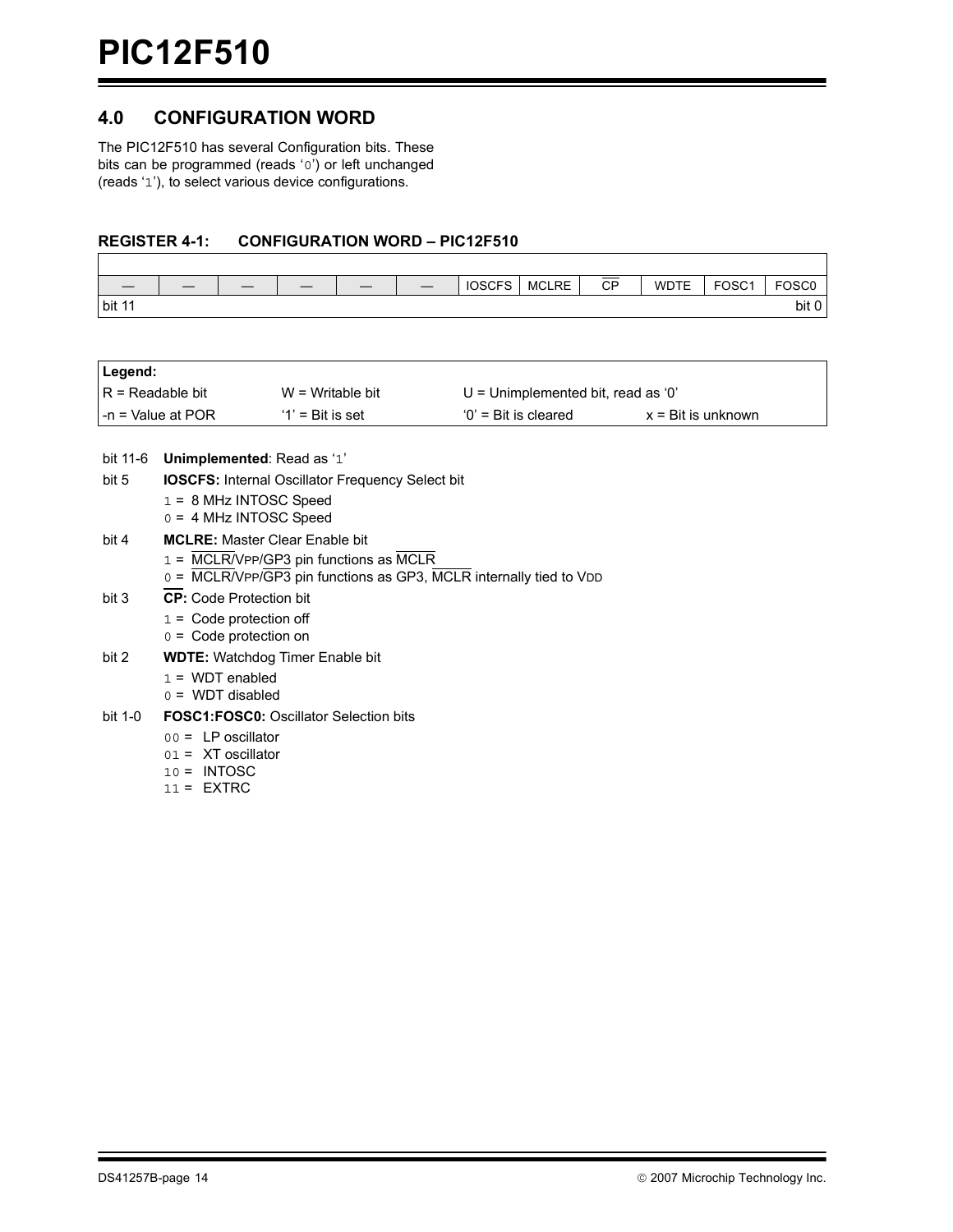## <span id="page-14-0"></span>**5.0 CODE PROTECTION**

For the PIC12F510, once code protection is enabled, all program memory locations 0x40-0x3FE, read all '0's. Program memory locations 0x000-0x03F and 0x3FF are always unprotected. The user ID locations, backup OSCCAL location and the Configuration Word read out in an unprotected fashion. It is possible to program the user ID locations, backup OSCCAL location and the Configuration Word after code-protect is enabled.

## **5.1 Disabling Code Protection**

It is recommended that the following procedure be performed before any other programming is attempted. It is also possible to turn code protection off  $(\overline{CP} = 1)$ using this procedure. However, *all data within the program memory will be erased when this procedure is executed, and thus, the security of the code is not compromised.*

To disable code-protect:

- a) Enter Program mode
- b) Execute Bulk Erase Program Memory command (001001)
- c) Wait TERA

## **5.2 Embedding Configuration Word and User ID Information in the Hex File**

**Note:** To allow portability of code, the programmer is required to read the Configuration Word and user ID locations from the hex file when loading the hex file. If Configuration Word information was not present in the hex file, then a simple warning message may be issued. Similarly, while saving a hex file, Configuration Word and user ID information must be included. An option to not include this information may be provided.

Microchip Technology Incorporated feels strongly that this feature is important for the benefit of the end customer.

## **5.3 Checksum Computation**

## 5.3.1 CHECKSUM

Checksum is calculated by reading the contents of the PIC12F510 memory locations and adding up the opcodes up to the maximum user addressable location (e.g., 0x3FF for the PIC12F510). Any CARRY bits exceeding 16 bits are neglected. Finally, the Configuration Word (appropriately masked) is added to the checksum. Checksum computation for the PIC12F510 is shown in [Table 5-1.](#page-15-0)

The checksum is calculated by summing the following:

- The contents of all program memory locations
- The Configuration Word, appropriately masked
- Masked user ID locations (when applicable)

The Least Significant 16 bits of this sum is the checksum.

The following table describes how to calculate the checksum for each device.

**Note:** The checksum calculation differs depending on the code-protect setting. The Configuration Word and user ID locations can always be read regardless of the code-protect settings.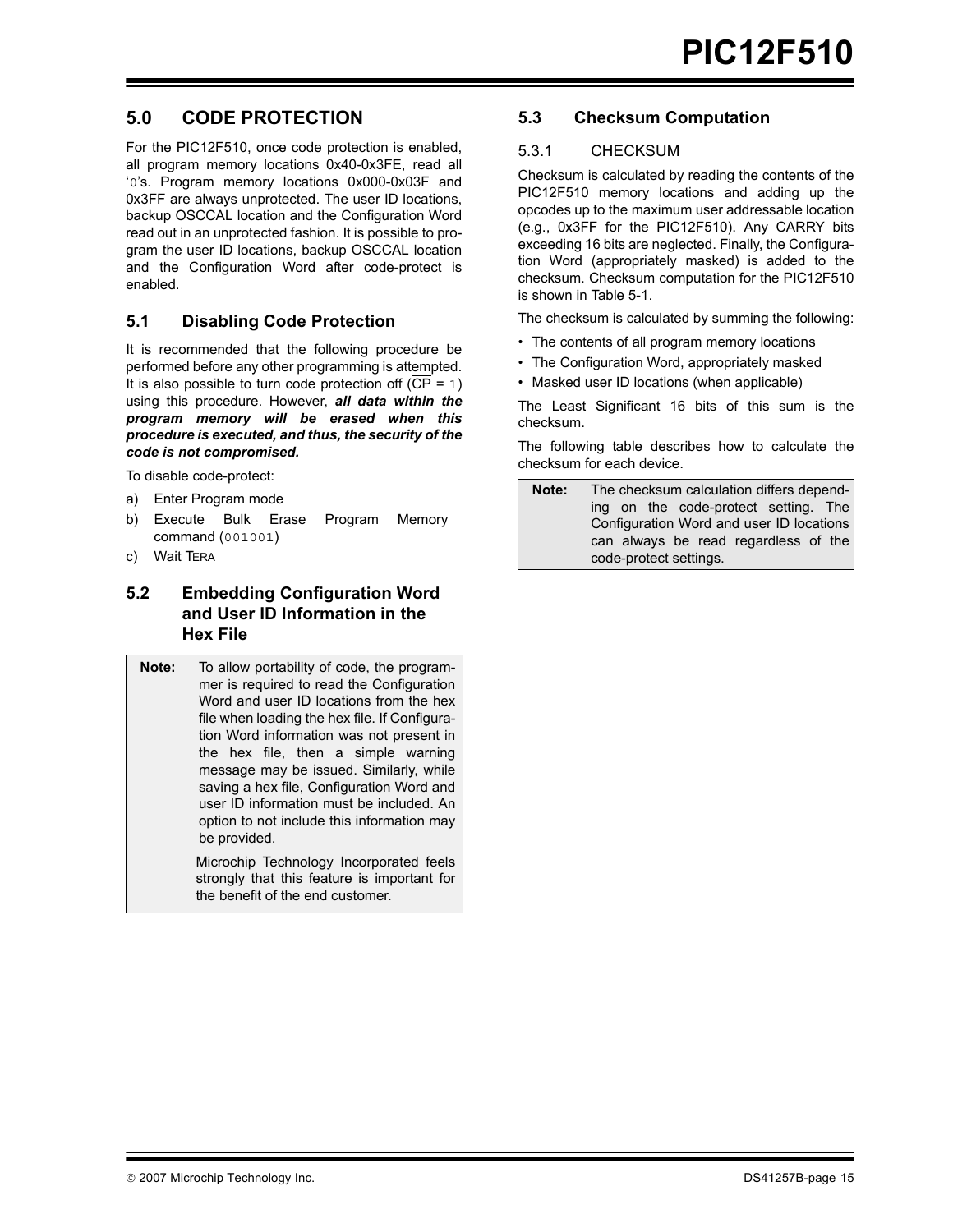## <span id="page-15-0"></span>**TABLE 5-1: CHECKSUM COMPUTATIONS – PIC12F510(1)**

| <b>Device</b> | Code-Protect                             | Checksum*                              | <b>Blank</b><br><b>Value</b> | $0x723$ at $0$<br>and Max<br><b>Address</b> |
|---------------|------------------------------------------|----------------------------------------|------------------------------|---------------------------------------------|
| PIC12F510     | <b>OFF</b>                               | SUM[0x000:0x3FE] + CFGW & 0x03F        | 0xEC40                       | 0xDA88                                      |
| ON            |                                          | SUM[0x00:0x3F] + CFGW & 0x03F + SUM ID | 0xEC37                       | 0xD1A3                                      |
|               | <b>Legend:</b> CFGW = Configuration Word |                                        |                              |                                             |

SUM[a:b] = [Sum of locations a to b inclusive] SUM\_ID = User ID locations masked by 0xF then made into a 16-bit value with ID0 as the Most Significant nibble. For example,  $ID0 = 0x1$ ,  $ID1 = 0x2$ ,  $ID2 = 0x3$ ,  $ID3 = 0x4$ , then SUM\_ID = 0x1234. \*Checksum = [Sum of all the individual expressions] MODULO [0xFFFF] + = Addition & = Bitwise AND

**Note 1:** Checksum shown assumes that SUM\_ID contains the unprotected checksum.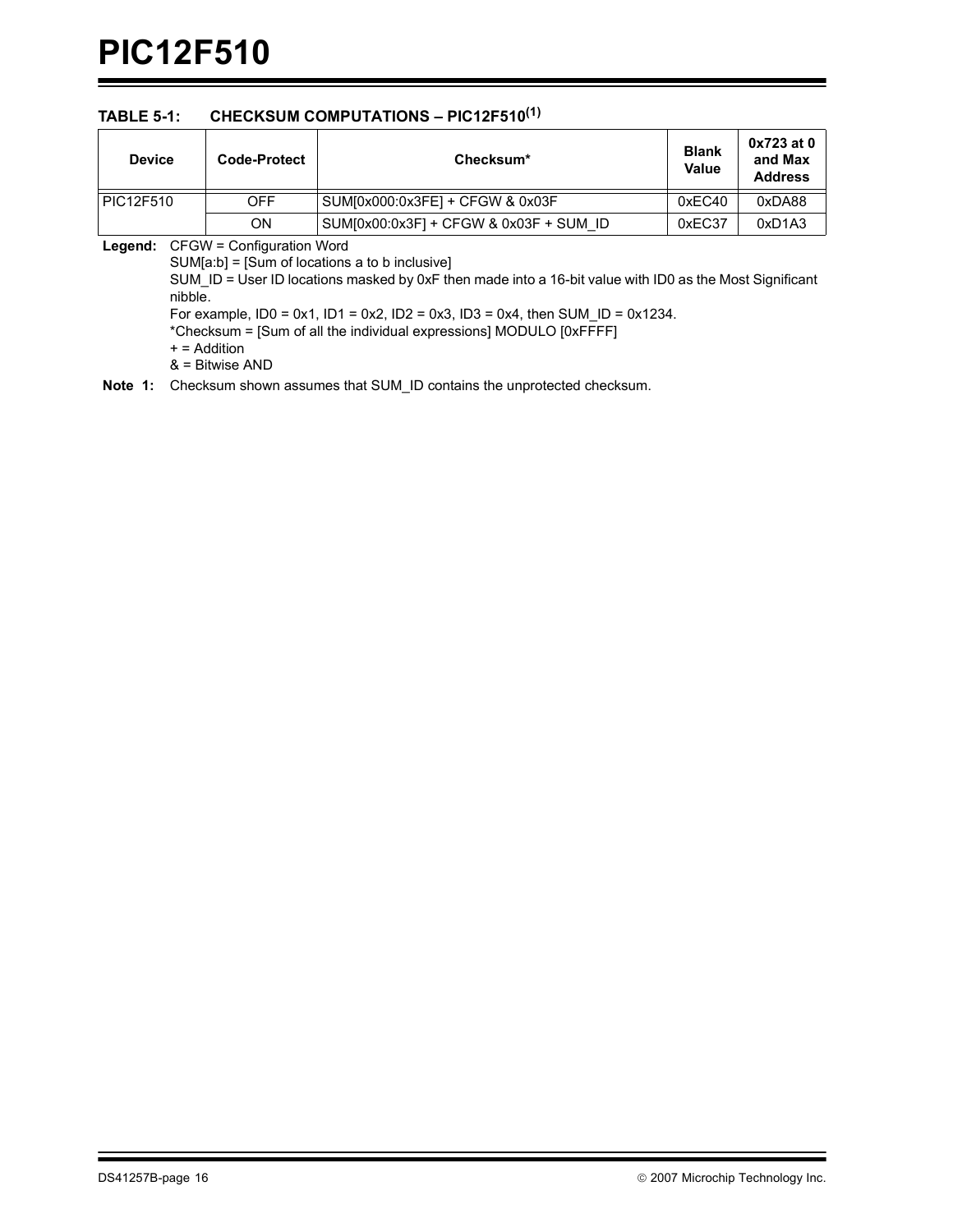## **6.0 PROGRAM/VERIFY MODE ELECTRICAL CHARACTERISTICS**

### <span id="page-16-0"></span>**TABLE 6-1: AC/DC CHARACTERISTICS TIMING REQUIREMENTS FOR PROGRAM/VERIFY MODE**

|                   | <b>AC/DC CHARACTERISTICS</b>                                                                                       | <b>Standard Operating Conditions (unless otherwise stated)</b><br>$10^{\circ}$ C $\leq$ TA $\leq 40^{\circ}$ C<br><b>Operating Temperature</b><br><b>Operating Voltage</b><br>$4.5V \leq VDD \leq 5.5V$ |                          |                          |              |                                       |  |
|-------------------|--------------------------------------------------------------------------------------------------------------------|---------------------------------------------------------------------------------------------------------------------------------------------------------------------------------------------------------|--------------------------|--------------------------|--------------|---------------------------------------|--|
| Sym.              | <b>Characteristics</b>                                                                                             | Min.                                                                                                                                                                                                    | Typ.                     | Max.                     | <b>Units</b> | <b>Conditions/</b><br><b>Comments</b> |  |
| General           |                                                                                                                    |                                                                                                                                                                                                         |                          |                          |              |                                       |  |
| <b>VDDPROG</b>    | VDD level for programming operations,<br>program memory                                                            | 4.5                                                                                                                                                                                                     |                          | 5.5                      | V            |                                       |  |
| <b>VDDERA</b>     | VDD level for Bulk Erase operations, program<br>memory                                                             | 4.5                                                                                                                                                                                                     |                          | 5.5                      | $\vee$       |                                       |  |
| <b>IDDPROG</b>    | IDD level for programming operations,<br>program memory                                                            |                                                                                                                                                                                                         |                          | 0.5                      | mA           |                                       |  |
| <b>IDDERA</b>     | IDD level for Bulk Erase operations, program<br>memory                                                             |                                                                                                                                                                                                         |                          | 0.5                      | mA           |                                       |  |
| <b>VPP</b>        | High voltage on MCLR for Program/Verify<br>mode entry                                                              | 12.5                                                                                                                                                                                                    |                          | 13.5                     | V            |                                       |  |
| <b>IPP</b>        | MCLR pin current during Program/Verify<br>mode                                                                     |                                                                                                                                                                                                         |                          | 0.45                     | mA           |                                       |  |
| <b>TVHHR</b>      | MCLR rise time (Vss to VIHH) for Program/<br>Verify mode entry                                                     |                                                                                                                                                                                                         |                          | 1.0                      | μS           |                                       |  |
| TPPDP             | Hold time after VPP <sup>1</sup>                                                                                   | 5                                                                                                                                                                                                       | $\overline{\phantom{0}}$ | $\overline{\phantom{0}}$ | μS           |                                       |  |
| VIH1              | (ICSPCLK, ICSPDAT) input high-level                                                                                | $0.8$ V <sub>D</sub> $D$                                                                                                                                                                                |                          |                          | V            |                                       |  |
| VIL <sub>1</sub>  | (ICSPCLK, ICSPDAT) input low-level                                                                                 |                                                                                                                                                                                                         | $\overline{\phantom{0}}$ | $0.2$ V <sub>DD</sub>    | $\vee$       |                                       |  |
| TSET0             | ICSPCLK, ICSPDAT setup time before<br>MCLR <sup>↑</sup> (Program/Verify mode selection<br>pattern setup time)      | 100                                                                                                                                                                                                     |                          |                          | ns           |                                       |  |
| THLD <sub>0</sub> | ICSPCLK, ICSPDAT hold time after MCLRT<br>(Program/Verify mode selection pattern setup<br>time)                    | 5                                                                                                                                                                                                       |                          |                          | μS           |                                       |  |
|                   | <b>Serial Program/Verify</b>                                                                                       |                                                                                                                                                                                                         |                          |                          |              |                                       |  |
| TSET1             | Data in setup time before clock↓                                                                                   | 100                                                                                                                                                                                                     |                          |                          | ns           |                                       |  |
| THLD1             | Data in hold time after clock↓                                                                                     | 100                                                                                                                                                                                                     |                          |                          | ns           |                                       |  |
| TDLY1             | Data input not driven to next clock input (delay<br>required between command/data or<br>command/command)           | 1.0                                                                                                                                                                                                     |                          |                          | μS           |                                       |  |
| TDLY2             | Delay between clock↓ to clock1 of next<br>command or data                                                          | 1.0                                                                                                                                                                                                     |                          |                          | μS           |                                       |  |
| TDLY3             | Clock <sup><math>\uparrow</math></sup> to data out valid (during Read Data)                                        |                                                                                                                                                                                                         |                          | 80                       | ns           |                                       |  |
| <b>TERA</b>       | Erase cycle time                                                                                                   |                                                                                                                                                                                                         |                          | $10^{(1)}$               | ms           |                                       |  |
| <b>TPROG</b>      | Programming cycle time (externally timed)                                                                          |                                                                                                                                                                                                         |                          | $2^{(1)}$                | ms           |                                       |  |
| <b>TDIS</b>       | Time delay for internal programming voltage<br>discharge                                                           | 100                                                                                                                                                                                                     |                          |                          | μS           |                                       |  |
| <b>TRESET</b>     | Time between exiting Program mode with VDD<br>and VPP at GND and then re-entering Program<br>mode by applying VDD. |                                                                                                                                                                                                         | 10                       |                          | ms           |                                       |  |

**Note 1:** Minimum time to ensure that function completes successfully over voltage, temperature and device variations.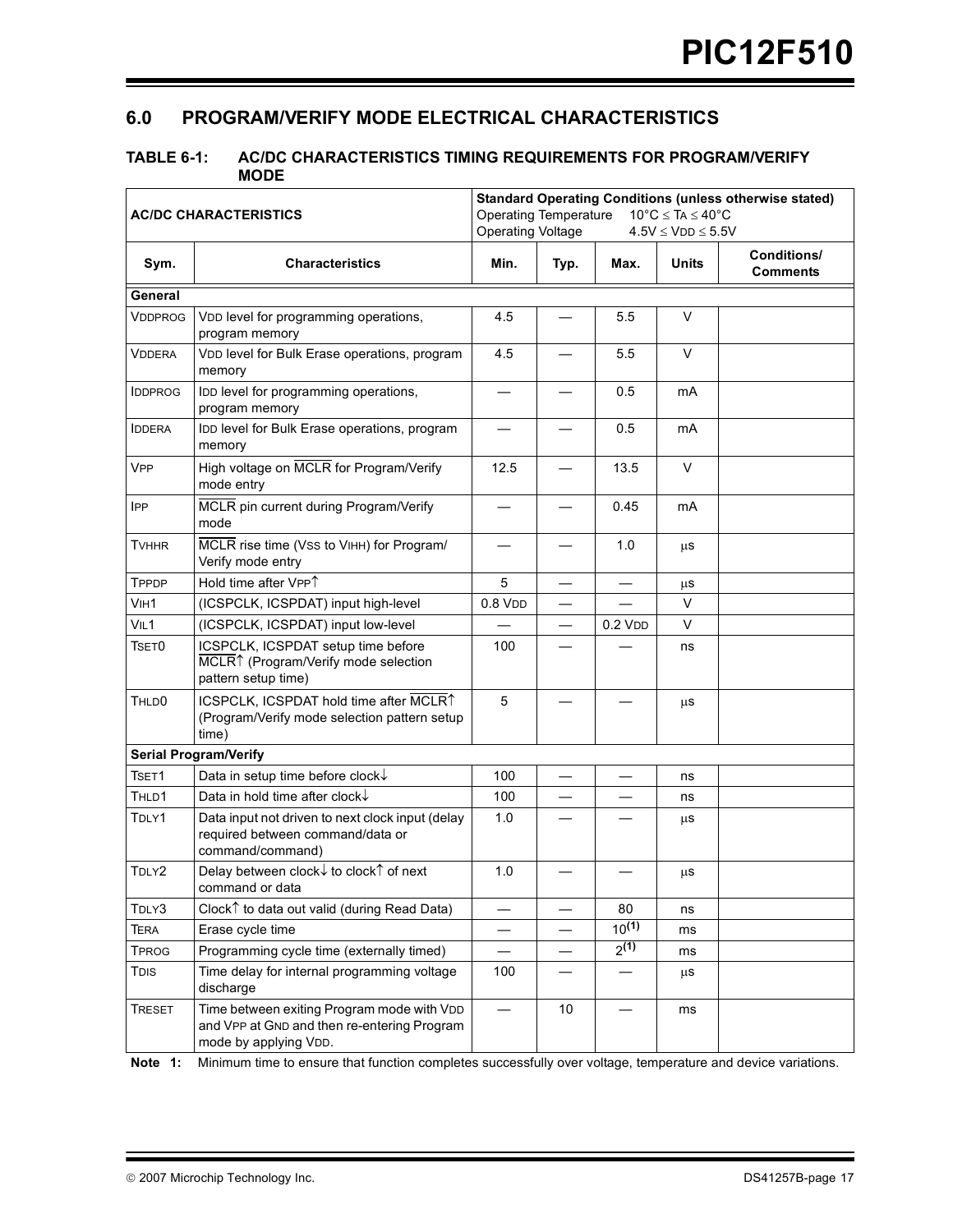**NOTES:**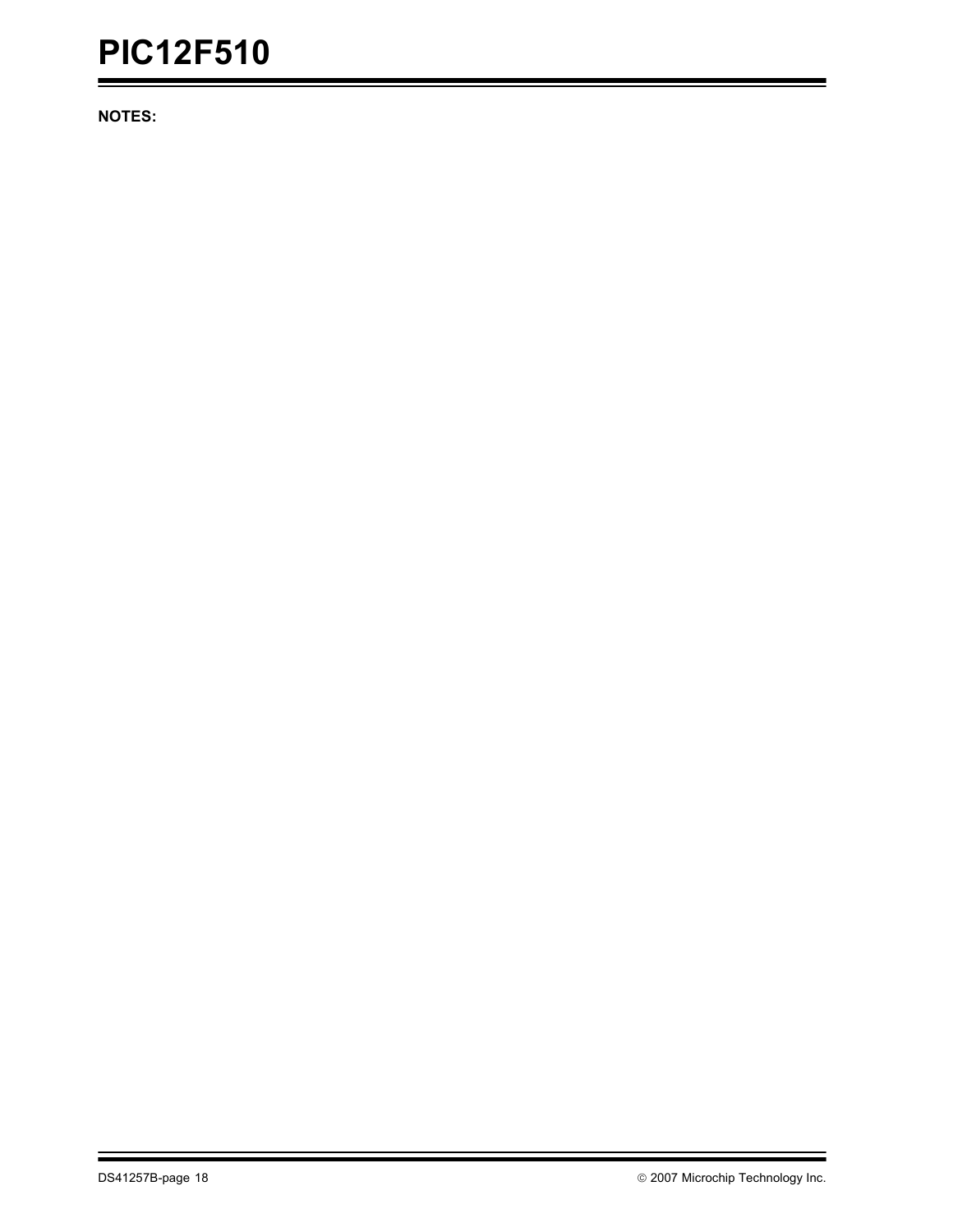#### **Note the following details of the code protection feature on Microchip devices:**

- Microchip products meet the specification contained in their particular Microchip Data Sheet.
- Microchip believes that its family of products is one of the most secure families of its kind on the market today, when used in the intended manner and under normal conditions.
- There are dishonest and possibly illegal methods used to breach the code protection feature. All of these methods, to our knowledge, require using the Microchip products in a manner outside the operating specifications contained in Microchip's Data Sheets. Most likely, the person doing so is engaged in theft of intellectual property.
- Microchip is willing to work with the customer who is concerned about the integrity of their code.
- Neither Microchip nor any other semiconductor manufacturer can guarantee the security of their code. Code protection does not mean that we are guaranteeing the product as "unbreakable."

Code protection is constantly evolving. We at Microchip are committed to continuously improving the code protection features of our products. Attempts to break Microchip's code protection feature may be a violation of the Digital Millennium Copyright Act. If such acts allow unauthorized access to your software or other copyrighted work, you may have a right to sue for relief under that Act.

Information contained in this publication regarding device applications and the like is provided only for your convenience and may be superseded by updates. It is your responsibility to ensure that your application meets with your specifications. MICROCHIP MAKES NO REPRESENTATIONS OR WARRANTIES OF ANY KIND WHETHER EXPRESS OR IMPLIED, WRITTEN OR ORAL, STATUTORY OR OTHERWISE, RELATED TO THE INFORMATION, INCLUDING BUT NOT LIMITED TO ITS CONDITION, QUALITY, PERFORMANCE, MERCHANTABILITY OR FITNESS FOR PURPOSE**.** Microchip disclaims all liability arising from this information and its use. Use of Microchip devices in life support and/or safety applications is entirely at the buyer's risk, and the buyer agrees to defend, indemnify and hold harmless Microchip from any and all damages, claims, suits, or expenses resulting from such use. No licenses are conveyed, implicitly or otherwise, under any Microchip intellectual property rights.

#### **Trademarks**

The Microchip name and logo, the Microchip logo, Accuron, dsPIC, KEELOQ, KEELOQ logo, MPLAB, PIC, PICmicro, PICSTART, PRO MATE, rfPIC and SmartShunt are registered trademarks of Microchip Technology Incorporated in the U.S.A. and other countries.

AmpLab, FilterLab, Linear Active Thermistor, MXDEV, MXLAB, SEEVAL, SmartSensor and The Embedded Control Solutions Company are registered trademarks of Microchip Technology Incorporated in the U.S.A.

Analog-for-the-Digital Age, Application Maestro, CodeGuard, dsPICDEM, dsPICDEM.net, dsPICworks, dsSPEAK, ECAN, ECONOMONITOR, FanSense, In-Circuit Serial Programming, ICSP, ICEPIC, Mindi, MiWi, MPASM, MPLAB Certified logo, MPLIB, MPLINK, mTouch, PICkit, PICDEM, PICDEM.net, PICtail, PowerCal, PowerInfo, PowerMate, PowerTool, REAL ICE, rfLAB, Select Mode, Total Endurance, UNI/O, WiperLock and ZENA are trademarks of Microchip Technology Incorporated in the U.S.A. and other countries.

SQTP is a service mark of Microchip Technology Incorporated in the U.S.A.

All other trademarks mentioned herein are property of their respective companies.

© 2008, Microchip Technology Incorporated, Printed in the U.S.A., All Rights Reserved.



## **QUALITY MANAGEMENT SYSTEM CERTIFIED BY DNV**  $=$  ISO/TS 16949:2002  $=$

*Microchip received ISO/TS-16949:2002 certification for its worldwide headquarters, design and wafer fabrication facilities in Chandler and Tempe, Arizona; Gresham, Oregon and design centers in California and India. The Company's quality system processes and procedures are for its PIC® MCUs and dsPIC® DSCs, KEELOQ® code hopping devices, Serial EEPROMs, microperipherals, nonvolatile memory and analog products. In addition, Microchip's quality system for the design and manufacture of development systems is ISO 9001:2000 certified.*